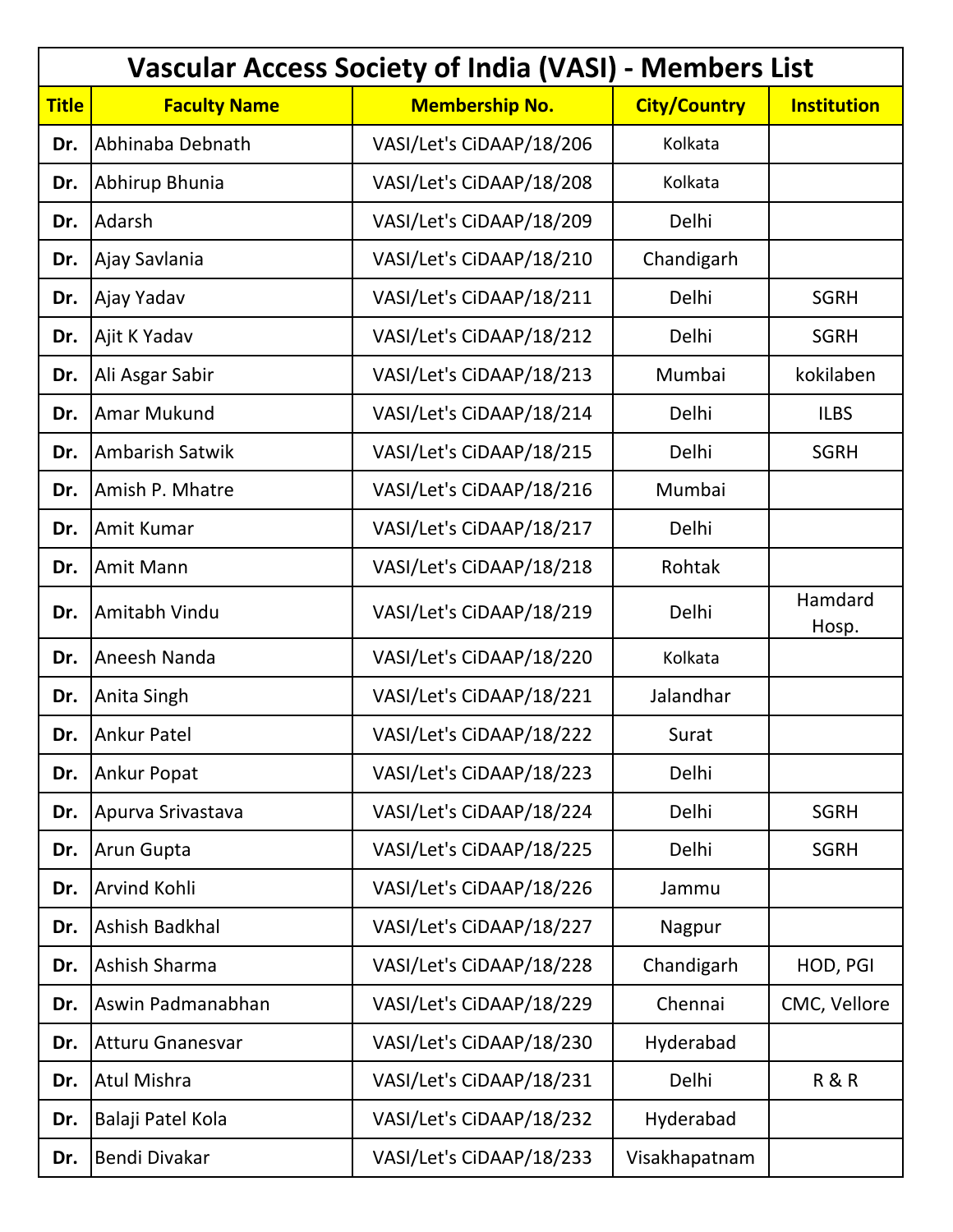| <b>Title</b> | <b>Faculty Name</b>         | <b>Membership No.</b>    | <b>City/Country</b> | <b>Institution</b>             |
|--------------|-----------------------------|--------------------------|---------------------|--------------------------------|
| Dr.          | <b>Brijesh Biswas</b>       | VASI/Let's CiDAAP/18/234 | Lucknow             | <b>Command LCK</b>             |
| Dr.          | Bujare Chandrakant Saynaji  | VASI/Let's CiDAAP/18/235 | Delhi               |                                |
| Dr.          | CD Sahu                     | VASI/Let's CiDAAP/18/236 | Raipur              |                                |
| Dr.          | <b>Chander Mohan</b>        | VASI/Let's CiDAAP/18/237 | Delhi               | <b>BLK</b>                     |
| Dr.          | Chithra Rajagopalan         | VASI/Let's CiDAAP/18/238 | Chennai             |                                |
| Dr.          | <b>CPS Chauhan</b>          | VASI/Let's CiDAAP/18/239 | Noida               | Jaypee                         |
| Dr.          | Dayananda Lingegowda        | VASI/Let's CiDAAP/18/240 | Kolkata             |                                |
| Dr.          | Deepak Agarwal              | VASI/Let's CiDAAP/18/241 | Gurugram            | Medanta                        |
| Dr.          | Devender Singh              | VASI/Let's CiDAAP/18/242 | Hyderabad           |                                |
| Dr.          | Dhanesh Kamerkar            | VASI/Let's CiDAAP/18/243 | Pune                |                                |
| Dr.          | <b>Dharmik Bhuva</b>        | VASI/Let's CiDAAP/18/244 | Mumbai              |                                |
| Dr.          | Dheeraj Kumar Tiwari        | VASI/Let's CiDAAP/19/348 | Japan               | <b>SAKRA World</b><br>Hospital |
| Dr.          | Digvijay Sharma             | VASI/Let's CiDAAP/18/245 | Delhi               |                                |
| Dr.          | Dilip Kumar M P             | VASI/Let's CiDAAP/18/246 | Mangalore           |                                |
| Dr.          | Dilipkumar Trivedi          | VASI/Let's CiDAAP/18/247 | Ahmedabad           |                                |
| Dr.          | Dinesh Dhanda               | VASI/Let's CiDAAP/18/248 | Karnal              |                                |
| Dr.          | Dinesh Kumar                | VASI/Let's CiDAAP/18/249 | Delhi               |                                |
| Dr.          | Dinesh Yadav                | VASI/Let's CiDAAP/18/250 | Gurugram            |                                |
| Dr.          | <b>Farooq Ahmad Ganie</b>   | VASI/Let's CiDAAP/18/251 | Srinagar            |                                |
| Dr.          | Gaurav S R                  | VASI/Let's CiDAAP/18/252 | Chandigarh          | PGI                            |
| Dr.          | Gaurav Sagar                | VASI/Let's CiDAAP/18/253 | Delhi               |                                |
| Dr.          | Gorky Medhi                 | VASI/Let's CiDAAP/18/254 | Sikkim              |                                |
| Dr.          | <b>Govind Prasad</b>        | VASI/Let's CiDAAP/18/255 | Jaipur              | Medanta<br>Fellow              |
| Dr.          | Gulshan Mukhiya             | VASI/Let's CiDAAP/18/256 | Udaipur             |                                |
| Dr.          | <b>Gurjit Singh</b>         | VASI/Let's CiDAAP/18/257 | Jammu               |                                |
| Dr.          | <b>Gursimrat Paul Singh</b> | VASI/Let's CiDAAP/18/258 | Ahmedabad           |                                |
| Dr.          | H S Bhandari                | VASI/Let's CiDAAP/18/259 | Haldwani            |                                |
| Dr.          | Harishankar                 | VASI/Let's CiDAAP/18/260 |                     |                                |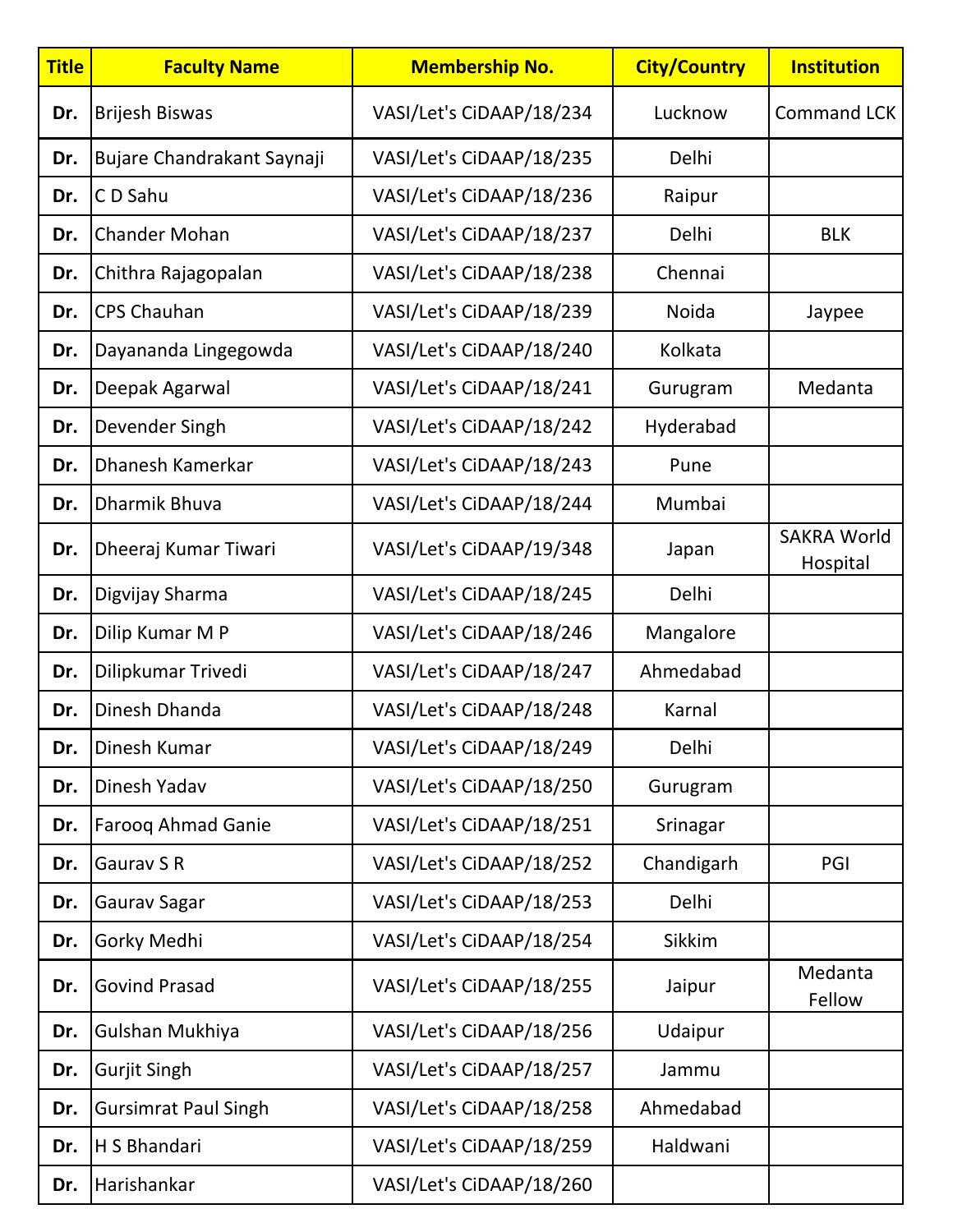| <b>Title</b> | <b>Faculty Name</b>          | <b>Membership No.</b>    | <b>City/Country</b> | <b>Institution</b>                    |
|--------------|------------------------------|--------------------------|---------------------|---------------------------------------|
| Dr.          | Harivadan Lukka              | VASI/Let's CiDAAP/18/261 | Vizag.              | Indus hosp.                           |
| Dr.          | <b>Hemant Mehta</b>          | VASI/Let's CiDAAP/18/262 | Mumbai              |                                       |
| Dr.          | Himanshu Verma               | VASI/Let's CiDAAP/18/263 | Delhi               | <b>RML</b>                            |
| Dr.          | Himanshu Verma               | VASI/Let's CiDAAP/18/264 | Delhi               |                                       |
| Dr.          | <b>Hiten Patel</b>           | VASI/Let's CiDAAP/18/265 | Vadodara            | Medanta<br>Fellow                     |
| Dr.          | Jawahar Rathod               | VASI/Let's CiDAAP/18/266 | Nagpur              |                                       |
| Dr.          | Kapiljit                     | VASI/Let's CiDAAP/18/267 |                     |                                       |
| Dr.          | Kaushal D P                  | VASI/Let's CiDAAP/18/268 | Delhi               |                                       |
| Dr.          | Kiran Makineni               | VASI/Let's CiDAAP/18/269 | Vijaywada           |                                       |
| Dr.          | Kiran Naiknaware             | VASI/Let's CiDAAP/18/270 | Pune                |                                       |
| Dr.          | Kiran Shankar                | VASI/Let's CiDAAP/18/271 |                     |                                       |
| Dr.          | Kumud Rai                    | VASI/Let's CiDAAP/18/272 | Delhi               |                                       |
| Dr.          | Lalit Agrawal                | VASI/Let's CiDAAP/18/273 | Kolkata             |                                       |
| Dr.          | Lawish Agrawal               | VASI/Let's CiDAAP/18/274 |                     |                                       |
| Dr.          | Mahesh Inder Singh           | VASI/Let's CiDAAP/18/275 | Amritsar            |                                       |
| Dr.          | <b>Manoher Singh Rathore</b> | VASI/Let's CiDAAP/18/276 | Gwaliar             |                                       |
| Dr.          | Mayank                       | VASI/Let's CiDAAP/18/277 | Delhi               |                                       |
| Dr.          | Mohamed A A Hwaihi           | VASI/Let's CiDAAP/18/278 | Gaza                |                                       |
| Dr.          | <b>Mohit Tayal</b>           | VASI/Let's CiDAAP/18/279 | Rishikesh           | <b>AIIMS</b>                          |
| Dr.          | Muthu Kumar                  | VASI/Let's CiDAAP/18/280 | Delhi               |                                       |
| Dr.          | Narender Singh Patel         | VASI/Let's CiDAAP/18/281 | Ujjain              | <b>RD</b> Gardi<br>Medical<br>College |
| Dr.          | Naresh Govindarajanthran     | VASI/Let's CiDAAP/18/282 | Malaysia            |                                       |
| Dr.          | Navin Chobdar                | VASI/Let's CiDAAP/18/283 | Delhi               |                                       |
| Dr.          | Nihar Pradhan                | VASI/Let's CiDAAP/18/284 | Hyderabad           |                                       |
| Dr.          | Nilu Dhoot                   | VASI/Let's CiDAAP/18/285 | Kolkata             |                                       |
| Dr.          | Nischal Kundaragi            | VASI/Let's CiDAAP/18/286 | <b>Banglore</b>     |                                       |
| Dr.          | Nitha Bharti                 | VASI/Let's CiDAAP/18/287 | Delhi               |                                       |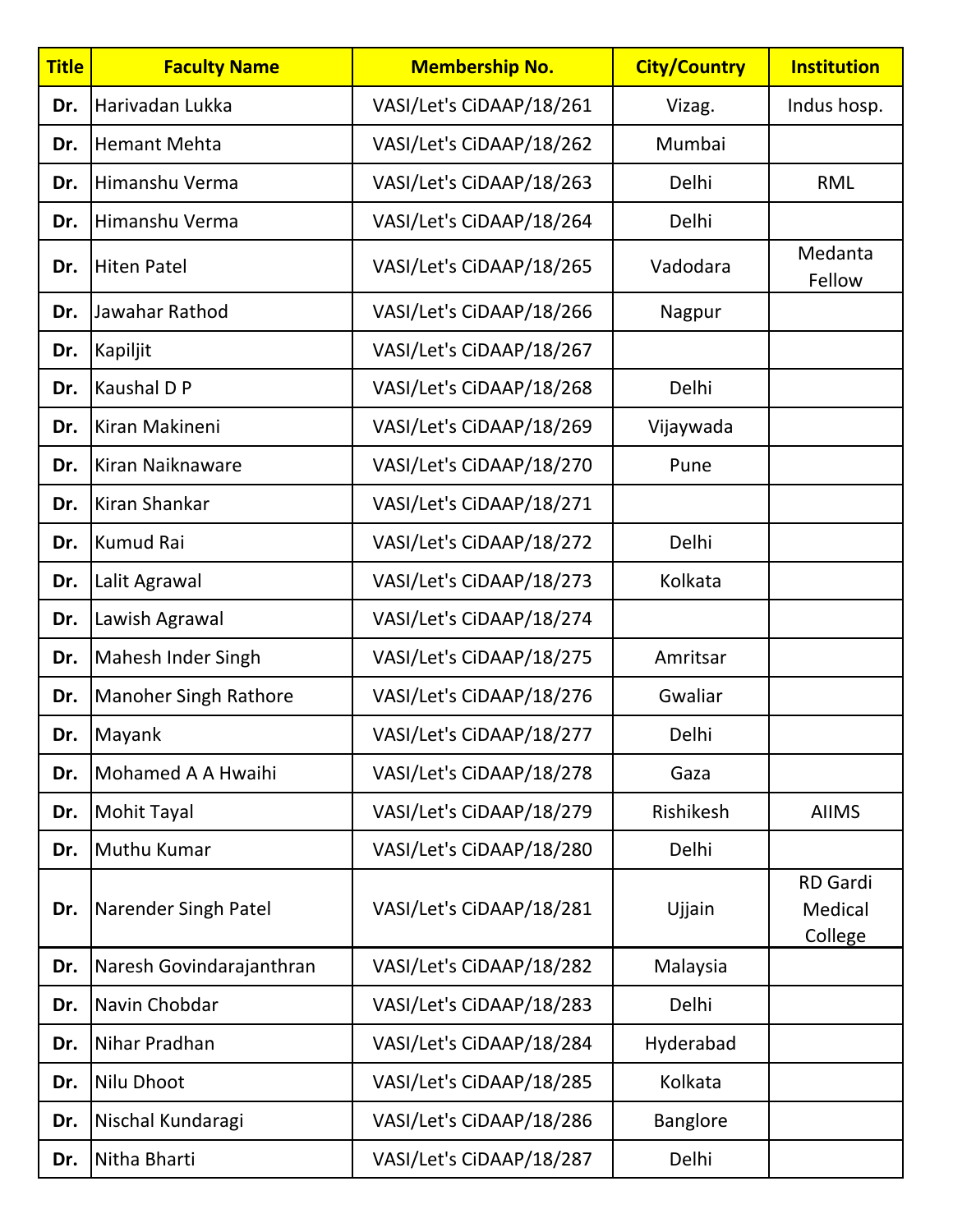| <b>Title</b> | <b>Faculty Name</b>   | <b>Membership No.</b>    | <b>City/Country</b>  | <b>Institution</b> |
|--------------|-----------------------|--------------------------|----------------------|--------------------|
| Dr.          | Nitin Gupta           | VASI/Let's CiDAAP/18/288 | Rajpura              | Nilam hospital     |
| Dr.          | Nitish Anchal         | VASI/Let's CiDAAP/18/289 | Delhi                |                    |
| Dr.          | P N Gupta             | VASI/Let's CiDAAP/18/290 | Gurugram             | Columbia Asia      |
| Dr.          | Pankaj J Banode       | VASI/Let's CiDAAP/18/291 | Nagpur               |                    |
| Dr.          | Pankaj Sharma         | VASI/Let's CiDAAP/18/292 | Rishikesh            | Head IR, AllMS     |
| Dr.          | Paresh Pai            | VASI/Let's CiDAAP/18/293 | Mumbai               |                    |
| Dr.          | Pawan Kumar Garg      | VASI/Let's CiDAAP/18/294 | Jodhpur              | <b>AIIMS</b>       |
| Dr.          | Piyush Mathur         | VASI/Let's CiDAAP/18/295 | Jaipur               |                    |
| Dr.          | Pradeep Burli         | VASI/Let's CiDAAP/18/296 | Hyderabad            |                    |
| Dr.          | Preetham Pantrangam   | VASI/Let's CiDAAP/18/297 | Chennai              |                    |
| Dr.          | R K Pinjala           | VASI/Let's CiDAAP/18/298 | Hyderabad            |                    |
| Dr.          | R Shankar             | VASI/Let's CiDAAP/18/299 | Chennai              |                    |
| Dr.          | R. C. Sreekumar       | VASI/Let's CiDAAP/18/300 | Kochi                |                    |
| Dr.          | Raghunandan Prasad    | VASI/Let's CiDAAP/18/301 | Lucknow              |                    |
| Dr.          | Rajesh Kumar          | VASI/Let's CiDAAP/18/302 | Delhi                |                    |
| Dr.          | Rajiv Sharma          | VASI/Let's CiDAAP/18/303 | Gurugram             | Artemis            |
| Dr.          | Rajkumar Murugesan    | VASI/Let's CiDAAP/18/304 | Chennai              |                    |
| Dr.          | Raju Kumar Sahu       | VASI/Let's CiDAAP/18/305 | Raipur               |                    |
| Dr.          | Rasmiranjan Padhi     | VASI/Let's CiDAAP/18/306 | Kovoi/Coimbator<br>e |                    |
| Dr.          | Ravul Jindal          | VASI/Let's CiDAAP/18/307 | Chandigarh           |                    |
| Dr.          | Reddi Prasad Yadavali | VASI/Let's CiDAAP/18/308 | Hyderabad            |                    |
| Dr.          | Ritesh Ashok Gaikwad  | VASI/Let's CiDAAP/18/309 | Mumbai               |                    |
| Dr.          | <b>Robbie George</b>  | VASI/Let's CiDAAP/18/310 | <b>Bangalore</b>     |                    |
| Dr.          | Rohit Agarwal         | VASI/Let's CiDAAP/18/311 | Lucknow              | <b>KGMU</b>        |
| Dr.          | <b>Rohit Gupta</b>    | VASI/Let's CiDAAP/18/312 | Nagpur               |                    |
| Dr.          | S Manikanda Prabhu    | VASI/Let's CiDAAP/18/203 | Chennai              |                    |
| Dr.          | S.Venkatesh Rajkumar  | VASI/Let's CiDAAP/18/313 | Chennai              | Apollo             |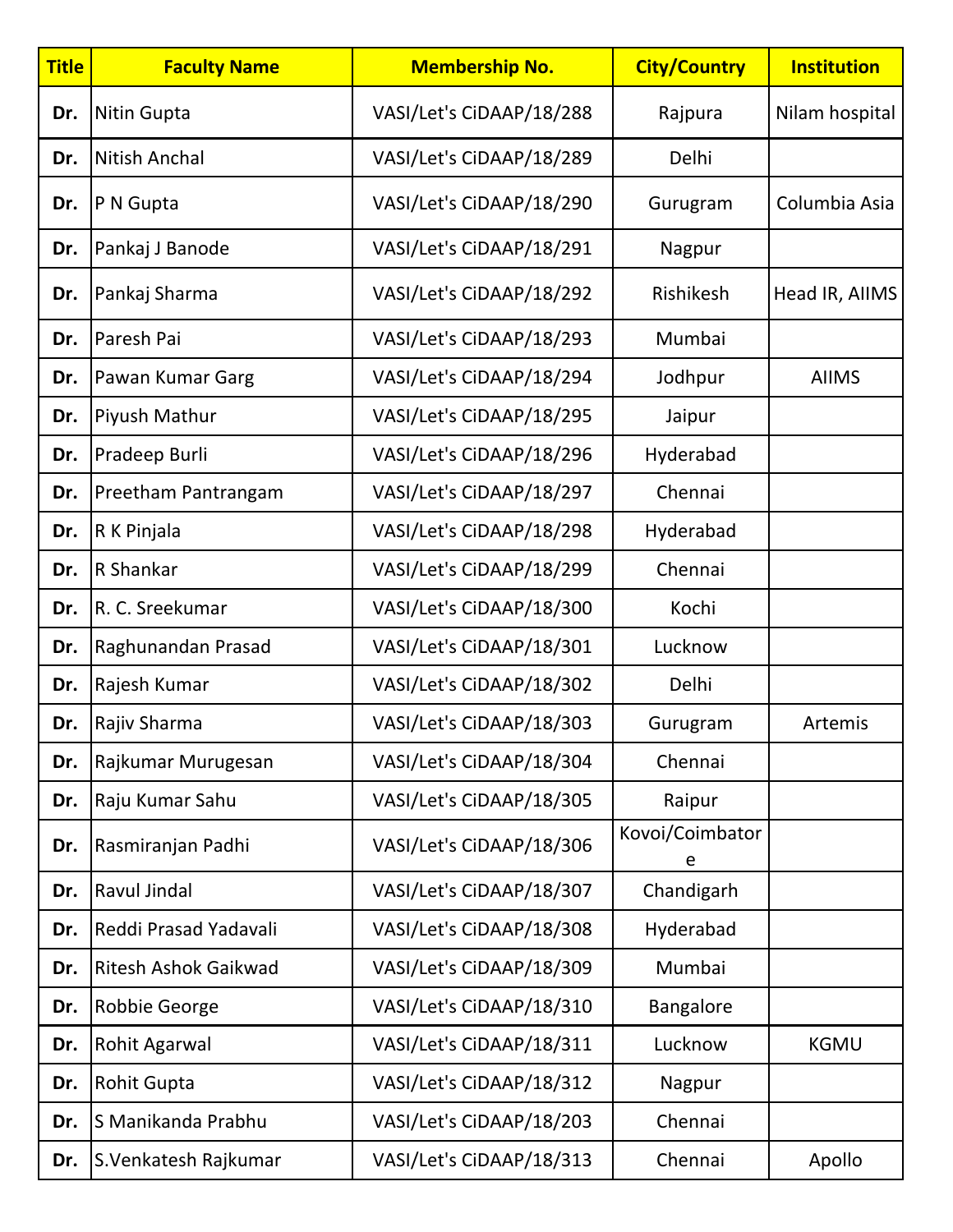| <b>Title</b> | <b>Faculty Name</b>    | <b>Membership No.</b>    | <b>City/Country</b> | <b>Institution</b>   |
|--------------|------------------------|--------------------------|---------------------|----------------------|
| Dr.          | Salil Jain             | VASI/Let's CiDAAP/18/314 | Gurugram            | Fortis               |
| Dr.          | Sandeep Agrawal        | VASI/Let's CiDAAP/18/315 | Delhi               | <b>SGRH</b>          |
| Dr.          | Sandeep Chamba         | VASI/Let's CiDAAP/18/316 | Chandigarh          | PGI                  |
| Dr.          | Sandeep Kumar Mandal   | VASI/Let's CiDAAP/18/317 | Delhi               |                      |
| Dr.          | Sandeep Raj Pandey     | VASI/Let's CiDAAP/18/318 | Nepal               |                      |
| Dr.          | Saurabh Gupta          | VASI/Let's CiDAAP/18/319 | Ludhiana            | <b>DMC</b>           |
| Dr.          | Shahnawaz              | VASI/Let's CiDAAP/18/320 | Delhi               | Max                  |
| Dr.          | <b>Shahzad Bulsara</b> | VASI/Let's CiDAAP/18/204 | Mumbai              | Medanta<br>Fellow    |
| Dr.          | Shantonu Kumar Ghosh   | VASI/Let's CiDAAP/18/321 | Bangaladesh         |                      |
| Dr.          | Shorav Bhatnagar       | VASI/Let's CiDAAP/18/322 | Faridabad           |                      |
| Dr.          | Shradha Engles         | VASI/Let's CiDAAP/18/323 | Ludhiana            | <b>CMC</b>           |
| Dr.          | Shubhabrata Banerjee   | VASI/Let's CiDAAP/18/324 | Mumbai              | Medanta<br>Fellow    |
| Dr.          | Shuvro Roy Choudhury   | VASI/Let's CiDAAP/18/325 | Kolkata             |                      |
| Dr.          | <b>SMG Saklayen</b>    | VASI/Let's CiDAAP/18/326 | Bangaladesh         |                      |
| Dr.          | Sridhar Chappidi       | VASI/Let's CiDAAP/18/327 | Hyderabad           |                      |
| Dr.          | <b>Sridhar Devu</b>    | VASI/Let's CiDAAP/18/328 | Hyderabad           | Continental<br>Hosp. |
| Dr.          | Srikanth G             | VASI/Let's CiDAAP/18/329 | Hyderabad           |                      |
| Dr.          | Sriram Kabra           | VASI/Let's CiDAAP/18/330 | Faridabad           | Sarvodaya<br>Hosp.   |
| Dr.          | Suhail Bukhari         | VASI/Let's CiDAAP/18/331 | Delhi               |                      |
| Dr.          | Sumit Kapadia          | VASI/Let's CiDAAP/18/332 | Vadodara            |                      |
| Dr.          | <b>Sumit Narang</b>    | VASI/Let's CiDAAP/18/333 | Faridabad           | Sarvodaya            |
| Dr.          | Sundararaj Saravanan   | VASI/Let's CiDAAP/18/334 | Chennai             |                      |
| Dr.          | Sunder Narsimhan       | VASI/Let's CiDAAP/18/335 | <b>Bangalore</b>    |                      |
| Dr.          | Sunil Agarwal          | VASI/Let's CiDAAP/18/336 | Vellore             |                      |
| Dr.          | Swastik Purkait        | VASI/Let's CiDAAP/18/337 | Kolkata             |                      |
| Dr.          | Swenil Shah            | VASI/Let's CiDAAP/18/338 | Pune                |                      |
| Dr.          | U C Arora              | VASI/Let's CiDAAP/18/339 | Agra                |                      |